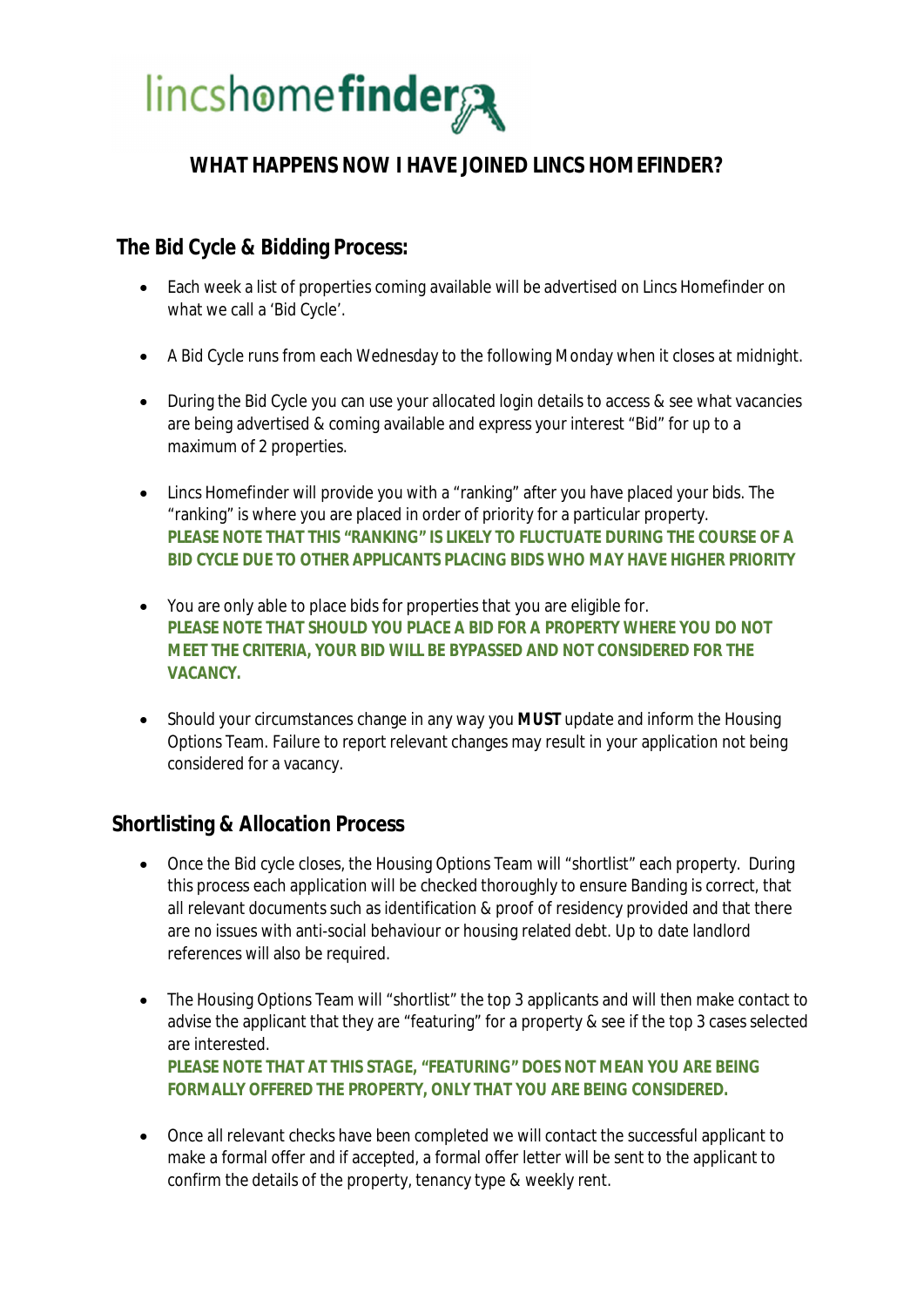

#### **Viewing & Signing of Tenancy Process**

· All of our properties once vacated & empty are inspected and any required works ordered & completed prior to you being able to view and sign for a tenancy. Once the works have been completed the prospective tenant will be contacted to arrange a viewing appointment at which the signing of the tenancy will take place.

**PLEASE NOTE THAT TENANCIES ARE SIGNED AT THE VIEWING OF THE PROPERTY IN ALL CASES.**

• The prospective tenant is required to provide 4 weeks rent in advance during this process. This is a requirement for all of our tenancies, so please be aware that if you are unable to provide the funds, your tenancy may not be able to go ahead.

The required payment for 4 weeks rent in advance can be paid by Debit/credit card.

**PLEASE NOTE THAT IF YOU ARE AN APPLICANT IN RECEIPT OF UNIVERSAL CREDIT OR ARE TO BE A NEW UNIVERSALE CREDIT CLAIMANT DUE TO THE CHANGE IN YOUR CIRCUMSTANCES, YOU MAY BE ABLE TO APPLY FOR AN ADVANCE THAT CAN BE REPAYABLE OVER A 12 MONTH PERIOD**

**\*\*\*\*\*We would advise that once you application for Lincs Homfinder has been approved that you put measures in place to save towards this required payment to prevent a tenancy not being able to proceed once you have been made an offer\*\*\*\*\*\*\***

- · During the viewing you will be shown around the property and advised of any additional work that may be carried out. You will be asked to make your payment for your rent in advance and will have your tenancy agreement explained to you.
- In some cases a decoration grant is payable to the new tenant. This is provided in the form of vouchers to help you towards the cost of redecoration of your new home.
- Once you have signed for your new tenancy & paid your first month's rent in advance you are officially the New Tenant & we hope that you will be very happy in your "New Home".

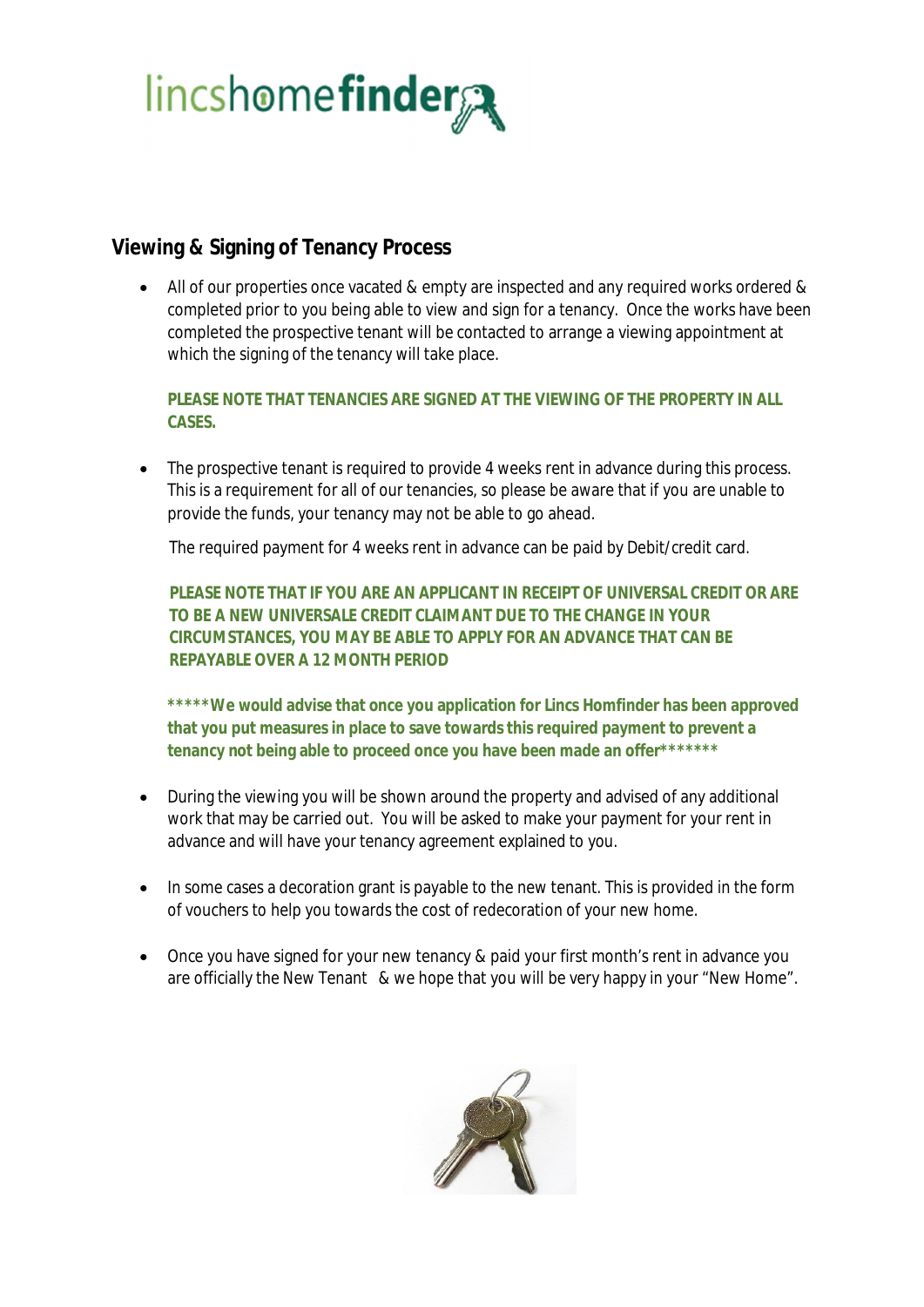# lincshomefinder

### **FAQ's**

- · **Are the properties advertised ready now?** No, the majority of properties that we advertise are where we have received notice from the outgoing tenant. We advertise our homes as early as possible to reduce re-letting times and line up the next prospective tenant as a priority
- · **Is the bid cycle a first come first served system?** No, the Lincs Homefinder system will prioritise all bids based on Banding and date order, regardless of when in the cycle the bid has been placed.
- · **Can I Bid for more than 2 properties?** No, you are able to place bids up to a maximum of 2 per Bid Cycle
- · **How will I know what properties I am eligible for?** When you receive your acceptance letter from Lincs Homefinder it will confirm your banding and your bedroom entitlement. You will only be able to bid for properties where you meet the required criteria
- · **There are properties in Lincoln City (COLC) as well as those in North Kesteven, am I able to place bids for those?** You should only consider placing bids if you have an established local connection with COLC. *Please note that priority will always be given to those cases with a local connection and consideration will only be given to cases without a local connection in the unlikely event that there is no interest in a vacancy.*
- · **I have a local connection to both NKDC and COLC, am I entitled to the same accommodation with both?**

No, generally your eligibility and entitlement will be the same but each authority may have "local lettings policies" which can have an effect on your eligibility for certain property types and areas. Each authority reserves the right to have these in place to utilise the best use of housing stock within their individual area. Such criteria is reflected in the individual advert details for each property.

· **What is a Section 106 and why do some adverts give priority to those living in certain areas?**

A section 106 is special criteria that is agreed as part of the planning permission when certain properties are built. This criteria usually gives preference to those with a strong local connection to certain areas and generally includes surrounding areas too. If you do not meet this criteria for a property, you will only be considered in the unlikely event that all other applicants with a local connection have been exhausted.